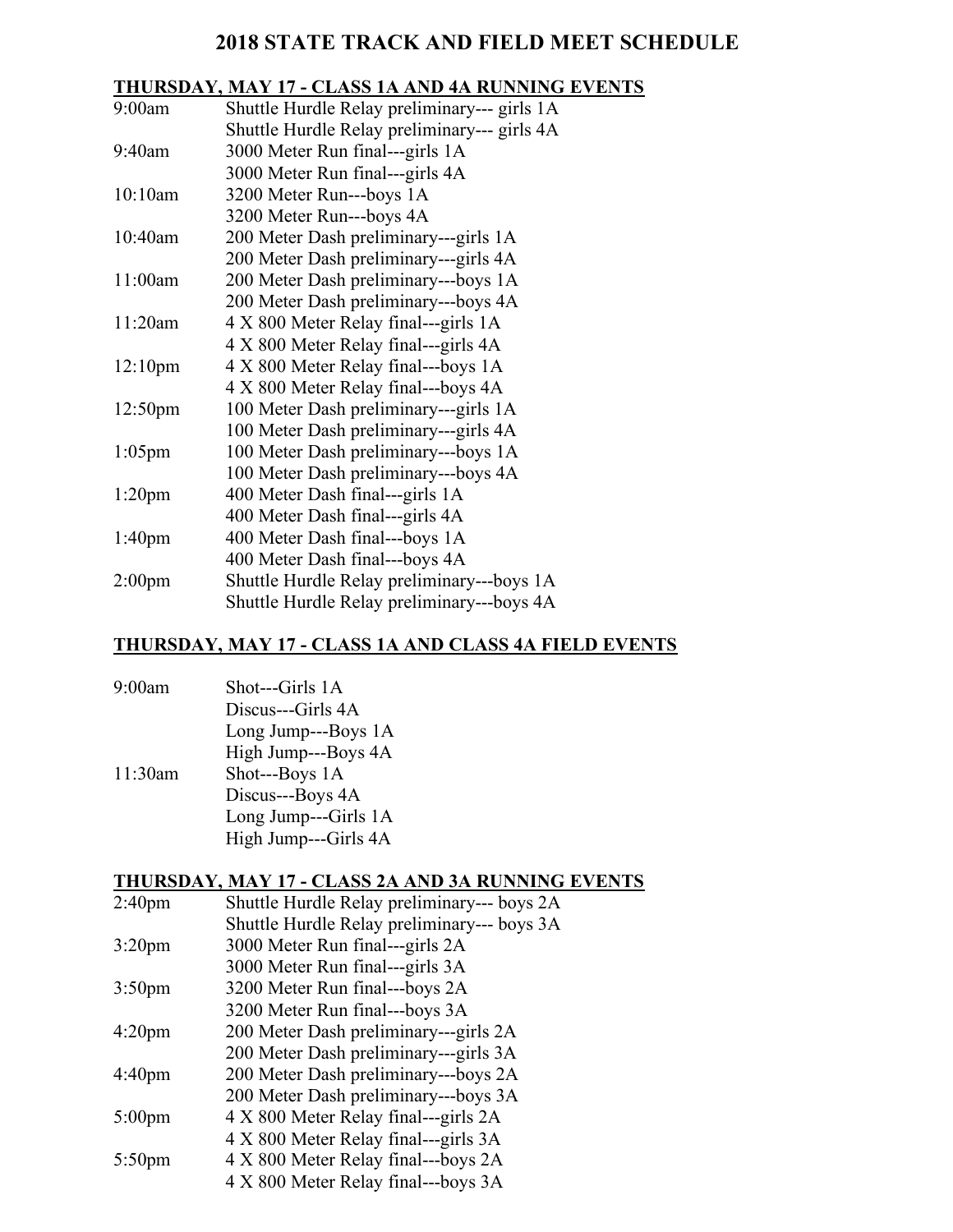| 6:30 <sub>pm</sub> | 100 Meter Dash preliminary---girls 2A       |
|--------------------|---------------------------------------------|
|                    | 100 Meter Dash preliminary---girls 3A       |
| $6:45$ pm          | 100 Meter Dash preliminary---boys 2A        |
|                    | 100 Meter Dash preliminary---boys 3A        |
| $7:00$ pm          | 400 Meter Dash final---girls 2A             |
|                    | 400 Meter Dash final---girls 3A             |
| $7:20$ pm          | 400 Meter Dash final---boys 2A              |
|                    | 400 Meter Dash final---boys 3A              |
| $7:40$ pm          | Shuttle Hurdle Relay preliminary---girls 2A |
|                    | Shuttle Hurdle Relay preliminary---girls 3A |
|                    |                                             |

# **THURSDAY, MAY 17 - CLASS 2A AND CLASS 3A FIELD EVENTS**

2:00pm Shot---Girls 2A Discus---Girls 3A Long Jump---Boys 2A High Jump---Boys 3A 4:30pm Shot---Boys 2A Discus---Boys 3A Long Jump---Girls 2A High Jump---Girls 3A

## **FRIDAY, MAY 18 - CLASS 1A AND 4A RUNNING EVENTS**

| 9:00am              | Distance Medley Relay final---girls 1A     |
|---------------------|--------------------------------------------|
|                     | Distance Medley Relay final---girls 4A     |
| 9:40am              | 110 Meter Hurdles preliminary---boys 1A    |
|                     | 110 Meter Hurdles preliminary---boys 4A    |
| 10:00am             | 100 Meter Hurdles preliminary---girls 1A   |
|                     | 100 Meter Hurdles preliminary---girls 4A   |
| 10:20am             | 4 X 200 Meter Relay final---boys 1A        |
|                     | 4 X 200 Meter Relay final---boys 4A        |
| 10:50am             | 4 X 200 Meter Relay final---girls 1A       |
|                     | 4 X 200 Meter Relay final—girls 4A         |
| 11:20am             | 400 Meter Hurdles final---boys 1A          |
|                     | 400 Meter Hurdles final---boys 4A          |
| 11:40am             | 400 Meter Hurdles final---girls 1A         |
|                     | 400 Meter Hurdles final---girls 4A         |
| 12:00 <sub>pm</sub> | Distance Medley Relay final---boys 1A      |
|                     | Distance Medley Relay final---boys 4A      |
| 12:40 <sub>pm</sub> | 4 X 100 Meter Relay preliminary---girls 1A |
|                     | 4 X 100 Meter Relay preliminary---girls 4A |
| $1:00$ pm           | 4 X 100 Meter Relay preliminary---boys 1A  |
|                     | 4 X 100 Meter Relay preliminary---boys 4A  |
| $1:20$ pm           | 4 X 400 Meter Relay preliminary---girls 1A |
|                     | 4 X 400 Meter Relay preliminary---girls 4A |
| 2:00 <sub>pm</sub>  | 4 X 400 Meter Relay preliminary---boys 1A  |
|                     | 4 X 400 Meter Relay preliminary---boys 4A  |

## **FRIDAY, MAY 18 - CLASS 1A AND CLASS 4A FIELD EVENTS**

| 9:00am | Shot---Girls 4A     |
|--------|---------------------|
|        | Discus---Girls 1A   |
|        | Long Jump---Boys 4A |
|        | High Jump---Boys 1A |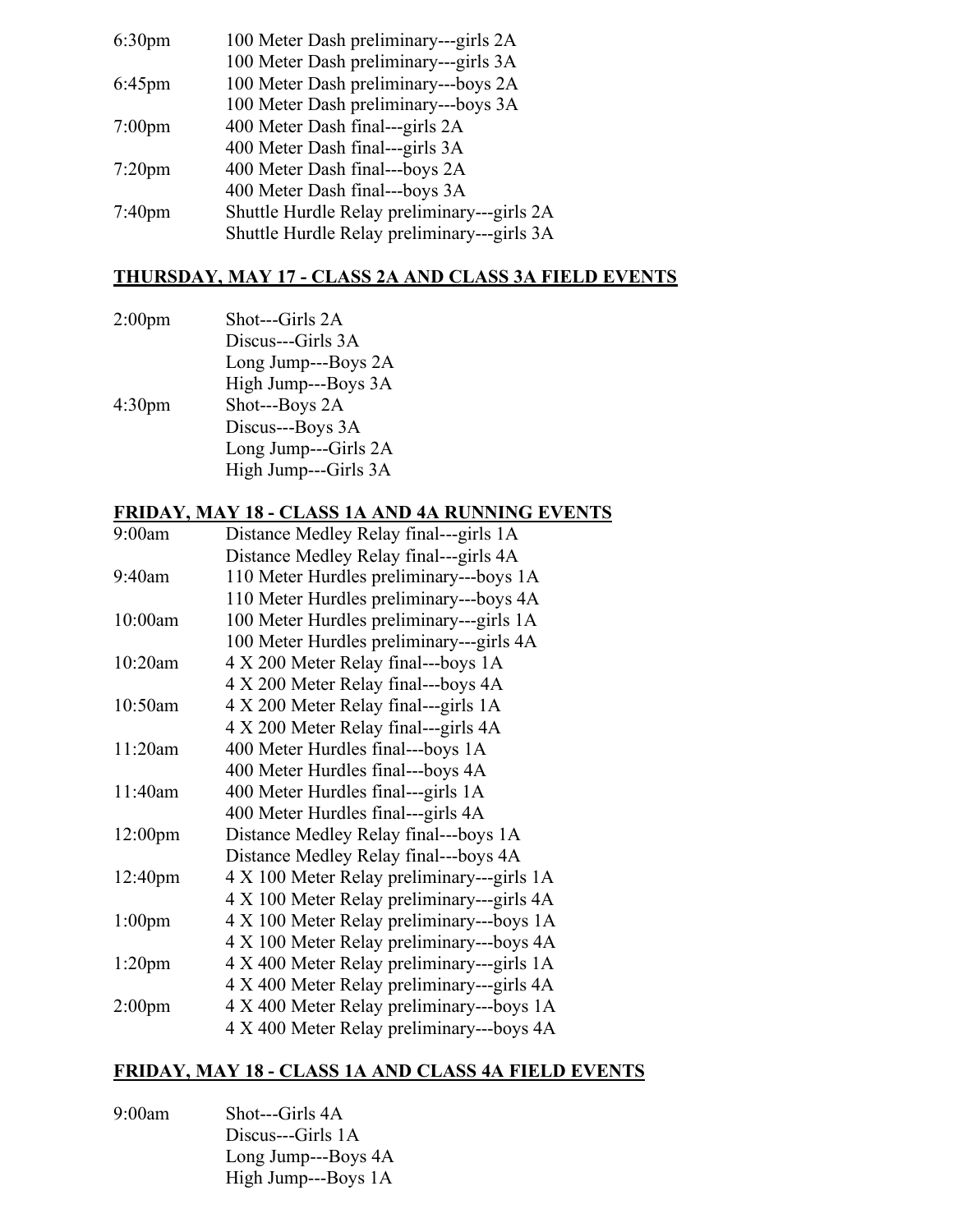11:30am Shot---Boys 4A Discus---Boys 1A Long Jump---Girls 4A High Jump---Girls 1A

#### **FRIDAY, MAY 18 - CLASS 2A AND 3A RUNNING EVENTS**

| 2:40 <sub>pm</sub> | Distance Medley Relay final—-girls 2A      |
|--------------------|--------------------------------------------|
|                    | Distance Medley Relay final---girls 3A     |
| $3:20$ pm          | 110 Meter Hurdles preliminary---boys 2A    |
|                    | 110 Meter Hurdles preliminary---boys 3A    |
| $3:40$ pm          | 100 Meter Hurdles preliminary---girls 2A   |
|                    | 100 Meter Hurdles preliminary---girls 3A   |
| 4:00 <sub>pm</sub> | 4 X 200 Meter Relay final---boys 2A        |
|                    | 4 X 200 Meter Relay final---boys 3A        |
| 4:30 <sub>pm</sub> | 4 X 200 Meter Relay final---girls 2A       |
|                    | 4 X 200 Meter Relay final---girls 3A       |
| $5:00$ pm          | 400 Meter Hurdles final---boys 2A          |
|                    | 400 Meter Hurdles final---boys 3A          |
| $5:20$ pm          | 400 Meter Hurdles final---girls 2A         |
|                    | 400 Meter Hurdles final---girls 3A         |
| $5:40$ pm          | Distance Medley Relay final---boys 2A      |
|                    | Distance Medley Relay final---boys 3A      |
| $6:20$ pm          | 4 X 100 Meter Relay preliminary---girls 2A |
|                    | 4 X 100 Meter Relay preliminary---girls 3A |
| 6:40pm             | 4 X 100 Meter Relay preliminary---boys 2A  |
|                    | 4 X 100 Meter Relay preliminary---boys 3A  |
| $7:00$ pm          | 4 X 400 Meter Relay preliminary---girls 2A |
|                    | 4 X 400 Meter Relay preliminary---girls 3A |
| $7:40$ pm          | 4 X 400 Meter Relay preliminary---boys 2A  |
|                    | 4 X 400 Meter Relay preliminary---boys 3A  |

# **FRIDAY, MAY 18 - CLASS 2A AND CLASS 3A FIELD EVENTS**

| Shot---Girls 3A      |
|----------------------|
| Discus---Girls 2A    |
| Long Jump---Boys 3A  |
| High Jump---Boys 2A  |
| Shot---Boys 3A       |
| Discus---Boys 2A     |
| Long Jump---Girls 3A |
| High Jump---Girls 2A |
|                      |

# **SATURDAY, MAY 19 - ALL CLASSES RUNNING EVENTS (1A, 2A, 3A, 4A)**

- 9:00am Sprint Medley Relay final---girls
- 9:50am Sprint Medley Relay final---boys
- 10:30am 800 Meter Run final---girls
- 11:10am 800 Meter Run final---boys
- 11:50am Shuttle Hurdle Relay final---girls
- 12:15pm Shuttle Hurdle Relay final---boys
- 12:40pm Wheelchair 100 Meter Dash final---girls/boys
- 12:45pm 100 Meter Dash final---girls
- 12:55pm 100 Meter Dash final---boys
- 1:05pm 100 Meter Hurdles final---girls
- 1:15pm 110 Meter Hurdles final---boys